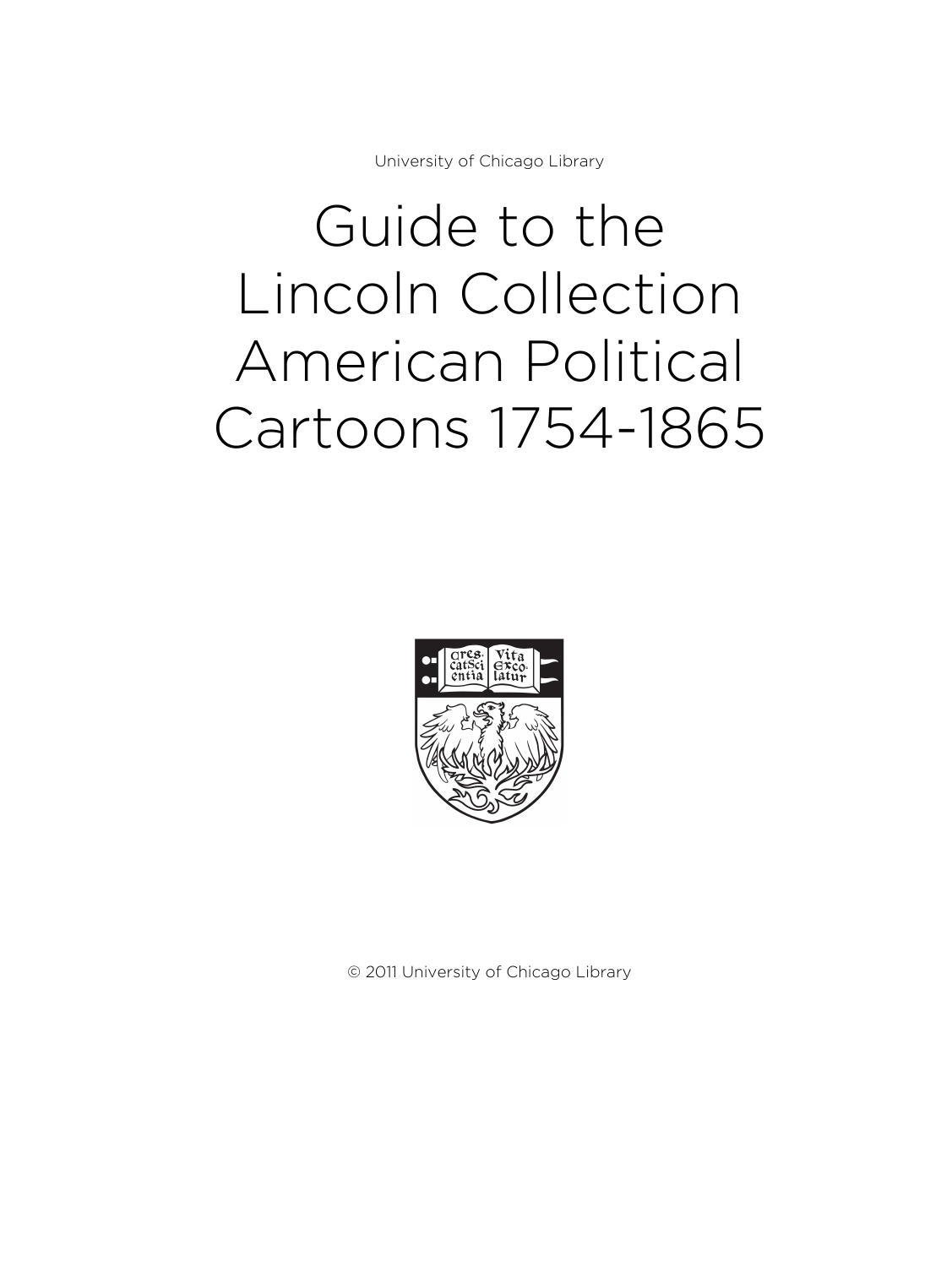# **Table of Contents**

| Descriptive Summary                            |  |
|------------------------------------------------|--|
| Information on Use                             |  |
| Access                                         |  |
| Citation                                       |  |
| <b>Biographical Note</b>                       |  |
| Scope Note                                     |  |
| <b>Related Resources</b>                       |  |
| <b>Subject Headings</b>                        |  |
| <b>INVENTORY</b>                               |  |
| Series I: Colonial and Early America           |  |
| Series II: War of 1812 and Era of Good Feeling |  |
| Series III: The Jacksonian Era                 |  |
| Series IV: Lincolniana Era                     |  |
|                                                |  |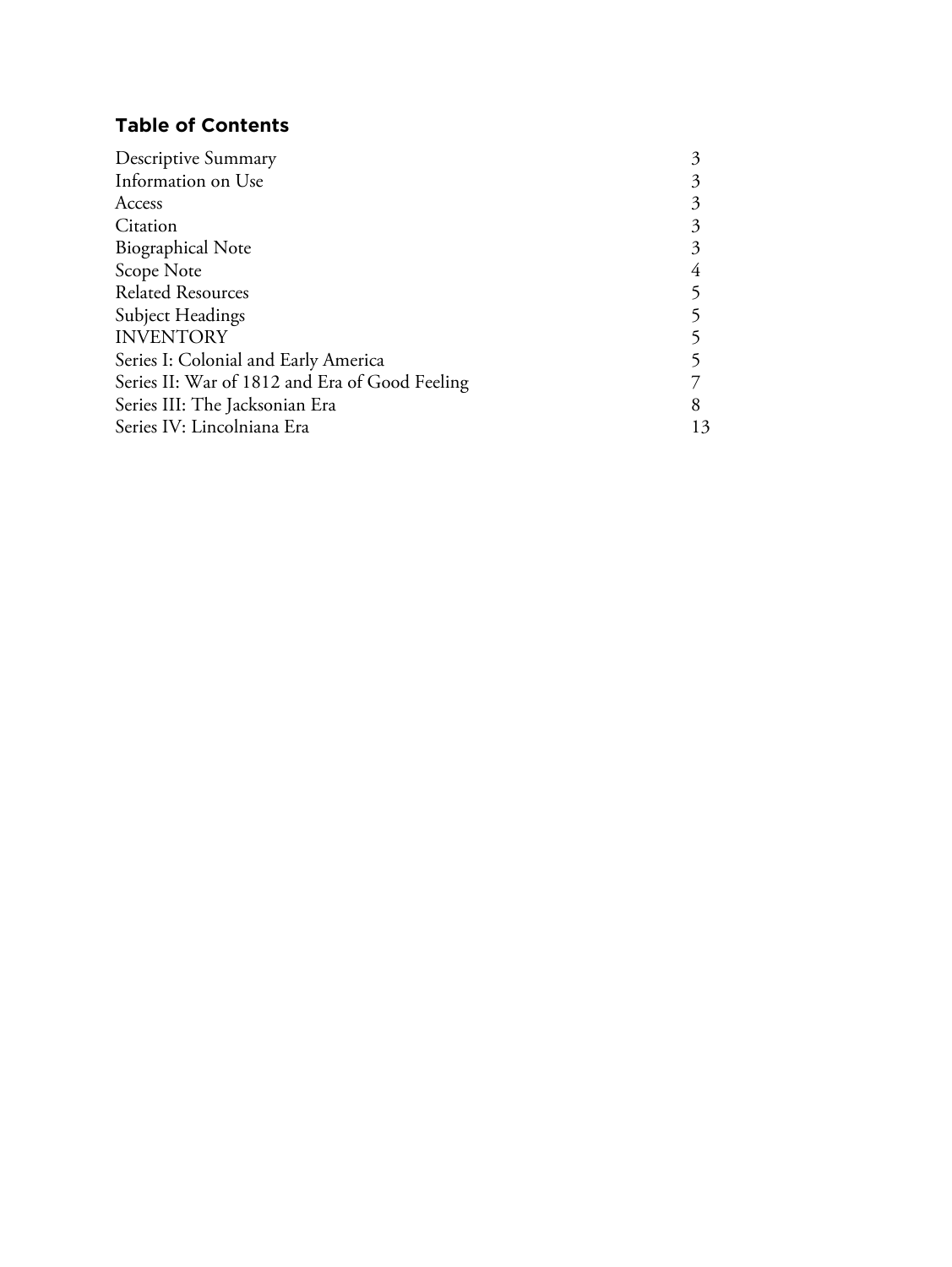#### **Descriptive Summary**

| <b>Identifier</b> | <b>ICU.SPCL.LINCOLNCARTOON</b>                                                                                                                                                                                                  |
|-------------------|---------------------------------------------------------------------------------------------------------------------------------------------------------------------------------------------------------------------------------|
| <b>Title</b>      | Lincoln Collection. American Political Cartoons                                                                                                                                                                                 |
| <b>Date</b>       | 1754-1865                                                                                                                                                                                                                       |
| <b>Size</b>       | 7.5 linear feet (3 boxes)                                                                                                                                                                                                       |
| <b>Repository</b> | Special Collections Research Center<br>University of Chicago Library<br>1100 East 57th Street<br>Chicago, Illinois 60637 U.S.A.                                                                                                 |
| <b>Abstract</b>   | The American Political Cartoons forms part of the William E. Barton<br>Collection of Lincolniana and contains an array of cartoons and drawings<br>from the period prior to and during the political career of Abraham Lincoln. |

#### **Information on Use**

### **Access**

This collection is open for research.

## **Citation**

When quoting material from this collection, the preferred citation is: Lincoln Collection. American Political Cartoons, [Box #, Folder #], Special Collections Research Center, University of Chicago Library

## **Biographical Note**

Rev. William Eleazar Barton (1861-1930) The Rev. William Eleazar Barton (1861-1930) was one of the early twentieth century's most prominent writers and lecturers on the life of Abraham Lincoln. Born in Sublette, Illinois, in the same year Lincoln assumed the presidency, Barton grew up in an environment heavily influenced by reverence for Lincoln. After pursuing undergraduate studies at Berea College in Kentucky, Barton earned his divinity degree from the Oberlin Theological Seminary in 1890. He served parishes in Tennessee, Ohio, and Massachusetts before becoming the pastor of the First Congregational Church of Oak Park, Illinois, a position he held until his retirement in 1924. Four years later, Barton accepted an appointment as lecturer at Vanderbilt University, Nashville, Tennessee, where he also organized and served as pastor of the Collegeside Congregational Church.

Barton's work as a writer produced a number of denominational manuals for church organization and a series of books presenting the wisdom and parables of a character he named Safed the Sage. For the last ten years of his life, however, Barton was best known to the public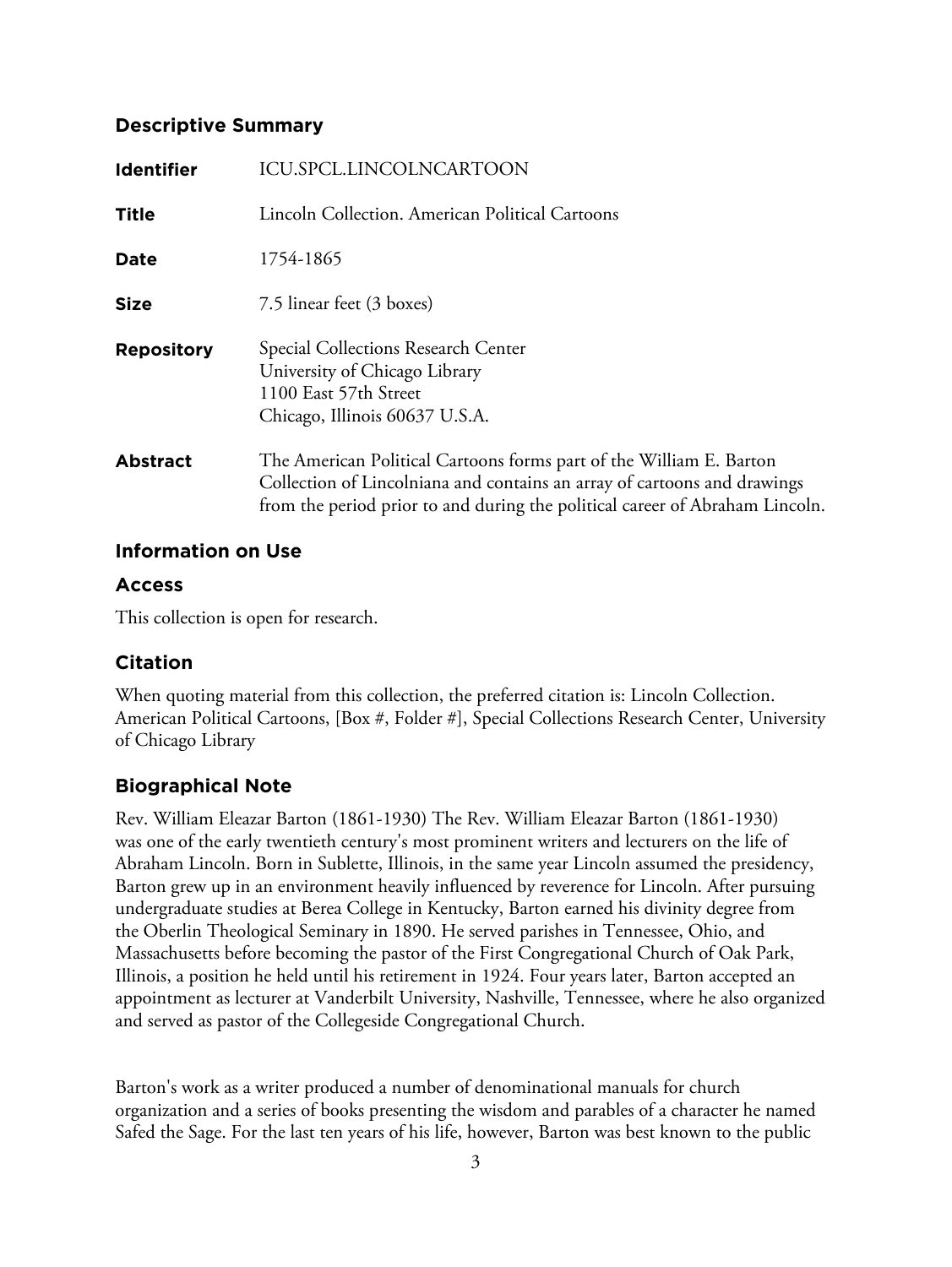as a prolific author and lecturer on Abraham Lincoln. His publications about Lincoln included The Soul of Abraham Lincoln (1920), The Paternity of Abraham Lincoln (1920), The Life of Abraham Lincoln (1925), The Great and Good Man (1927), The Women Lincoln Loved (1927), and The Lincoln of the Biographers (1930).

In the course of compiling material for his writings and talks, Barton visited Lincoln sites in Kentucky, Indiana, and Illinois; interviewed surviving Lincoln relatives and acquaintances; and traveled as far as California and England to collect information and conduct genealogical research on the ancestry of the Lincoln family. While acquiring a large collection of books, periodicals, pamphlets, manuscripts, and ephemera related to Lincoln and the Civil War era, Barton also purchased privately or at auction historical materials amassed by other Lincoln collectors such as John E. Burton and Osborn H. Oldroyd.

#### **Scope Note**

These American Political Portraits and Cartoons form a portion of the Center's Lincoln Collection. It is comprised of gloss copies of the original engravings, lithographs and drawings dating from 1754 to 1865. This collection of portraits and political cartoons were obtained from libraries, historical societies and magazines. When the place of acquisition is known, specified by the materials accompanied with each piece, this information was included in the detailed description of the inventory.

The majority of the copies are accompanied by an index card which relays the origin of the image's acquisition and a brief typescript description of the prevailing political issues and moments of historical significance of the time. The details of these brief narratives serve to shed light on the statements of opinion and political critique represented in the cartoon by the artist. The historical instances addressed in the cartoons include the War of 1812, The Civil War, the Jackson Era and the events which took place during the subsequent years of Lincoln's presidencies. The collection is organized into four series.

Series I, Colonial and Early America, contains cartoons addressing the issue of relations between Britain and the Colonies between the years of 1755-1802. The feelings towards the tariffs placed on every day commodities by the British in laws such as the Townsend Act and the founding of the American Republic are examples of some of the issues represented in the images housed in this series.

Series II, the War of 1812 and the Era of Good Feeling, houses cartoons addressing the events of the years prior to the Revolution. The cartoons in this series address the relations between the Colonies and Britain and the battles between the two during the years of insurrection of The War of 1812 from 1808-1814. Several of the cartoons in this series depict the image of John Bull, the national personification of Great Britain adopted by American cartoonists. Also housed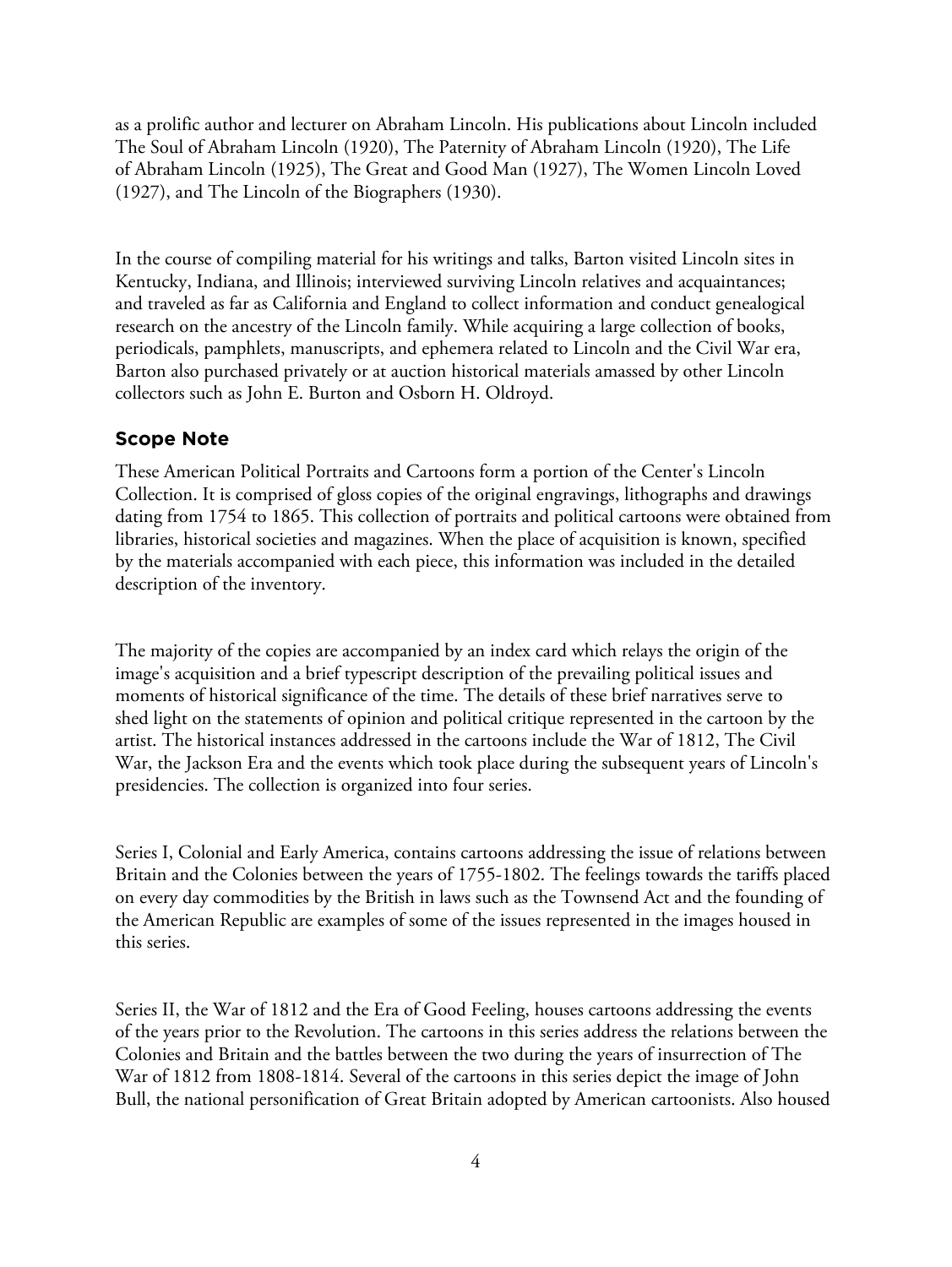in this series are cartoons from during the Era of Good feeling, a period of good-will in United States' political history.

Series III, The Jacksonian Era, is comprised of cartoons between the times of 1824-1852 when Andrew Jackson was in office and the period after his presidency when the influence of his supporters was still strong. Cartoons in this series depict interpretations of the 1824 presidential race among Henry Clay, Jackson and John Quincy Adams; included are depictions of Jackson's "Kitchen Cabinet". Cartoons representing the altercations between the Whig and Democrat parties over the annexation and slavery annihilation in Texas, the admission of Texas into the Union, and the ambition of the country's expansion to the Pacific coast under the slogan "manifest destiny" are housed here. Also one of the first images of Andrew Jackson riding on the back of a donkey—what would earn fame as the symbol of the Democratic Party by the American cartoonist, Thomas Nast—is located in this series.

Series IV, The Lincolnian Era, contains cartoons relevant to the presidential campaigns of Abraham Lincoln as well as materials addressing the battles and events that took place prior to and during the Civil War. The cartoons in this series address issues pertinent to the platforms of the Whig, Republican (newly formed in 1852), and Democratic parties at the time of campaigning in the 1856 Presidency elections. Among the images in this series are also a number of cartoons depicting Lincoln during his campaign for his presidency in 1860. Also in this series are cartoons addressing the mounting controversies between southern and free states precluding the Civil War as well as the course of events that took place in US political history during the years of the war.

# **Related Resources**

The following related resources are located in the Department of Special Collections:

http://www.lib.uchicago.edu/e/spcl/select.html

## **Subject Headings**

- Barton, William Eleazar, 1861-1930
- Lincoln, Abraham, 1809-1865
- Collectors and collecting
- Cartoons
- Political Cartoons
- Political Campaigns -- United States
- •

# **INVENTORY**

## **Series I: Colonial and Early America**

**Box 1**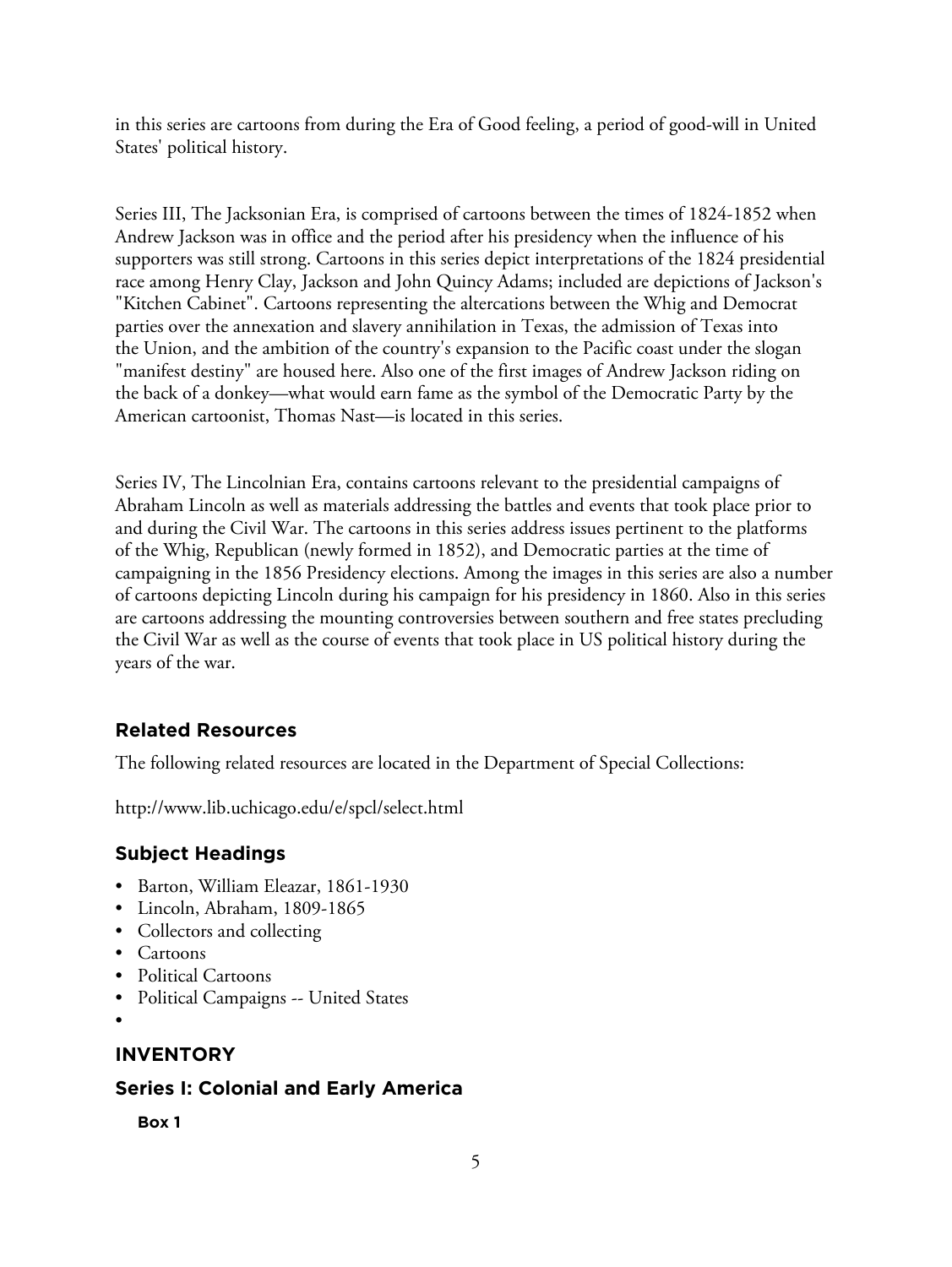#### **Folder 1**

Front piece and Introduction

• "The Politician. Dr. Benj. Franklin," copy of Stephen Elmer Schoebel portrait, undated

# **Box 1**

#### **Folder 2**

The Colonial Period and the American Revolution, 1755-1783

- "British Resentment or the French Fairly Coopt at Louisbourg," Harris D. Colt Collection, copy of engraving,1755
- "The Great Financier or British OEconomy for the years 1763-1764-1765," New York Historical Society, copy of lithograph, 1765
- "The Deplorable State of America or Sc--h Government," New York Historical Society, copy of engraving, 1765
- "Pandora's Box," Pennsylvania Gazette, New York Historical Society, 21 November 1765
- "An Attempt to Land a Bishop in America." Political Register (London), copy of engraving, 1767
- "The Able Doctor of America Swallowing the Bitter Draught." copy of engraving, 1774
- "The Bostonians in Distress." Huntington Library, copy of engraving, 1774
- "The Bostonians Paying the Excise-Man or Tarring and Feathering," Huntington Library, copy of British lithograph, 1774
- "A New Method of Macarony Making as Practised at Boston," private collection, copy of lithograph, 1774
- "The Alternative of Williams Burg." private collection, copy of engraving, February 1775
- "The Colonies Reduced," Political Register of December 1768, Huntington Library, 1775
- "The Patriotick Barber of New York," private collection, copy of lithograph, 1775
- "Recrues Angloia partant pour l'Amérique," Harris D. Colt Collection, copy of lithograph, 1775
- "Virtual Representation," Massachusetts Historical Society, copy of engraving, 1775
- "The Flight of the Congress." Emmet Collection, New York Public Library, copy of engraving, 1777
- "Mal Lui Veut Mal Lui Tourne Dit Bon Homme Richard," Huntington Library, copy of engraving, 1777
- "Poor Old England Endeavoring to Reclaim His Wicked American Children-and Therefore is England Maimed and Forced to Go With a Staff," private collection, copy of drawing, 1777
- "The Yanke's Triumph, or B--e Beat," Emmet Collection, New York Public Library, copy of engraving, 1777
- "The Commissioners," Harris D. Colt Collection, copy of engraving, 1778
- "The Commissioners Interview with Congress," Emmet Collection, New York Public Library, copy of engraving, 1778
- "Dédié aux Généraux de l'Armée de la Grande Bretagne par un Zelateur de la Liberté," Huntington Library, copy of engraving, 1778
- "The Horse America, Throwing his Master," Huntington Library, copy of engraving, 1779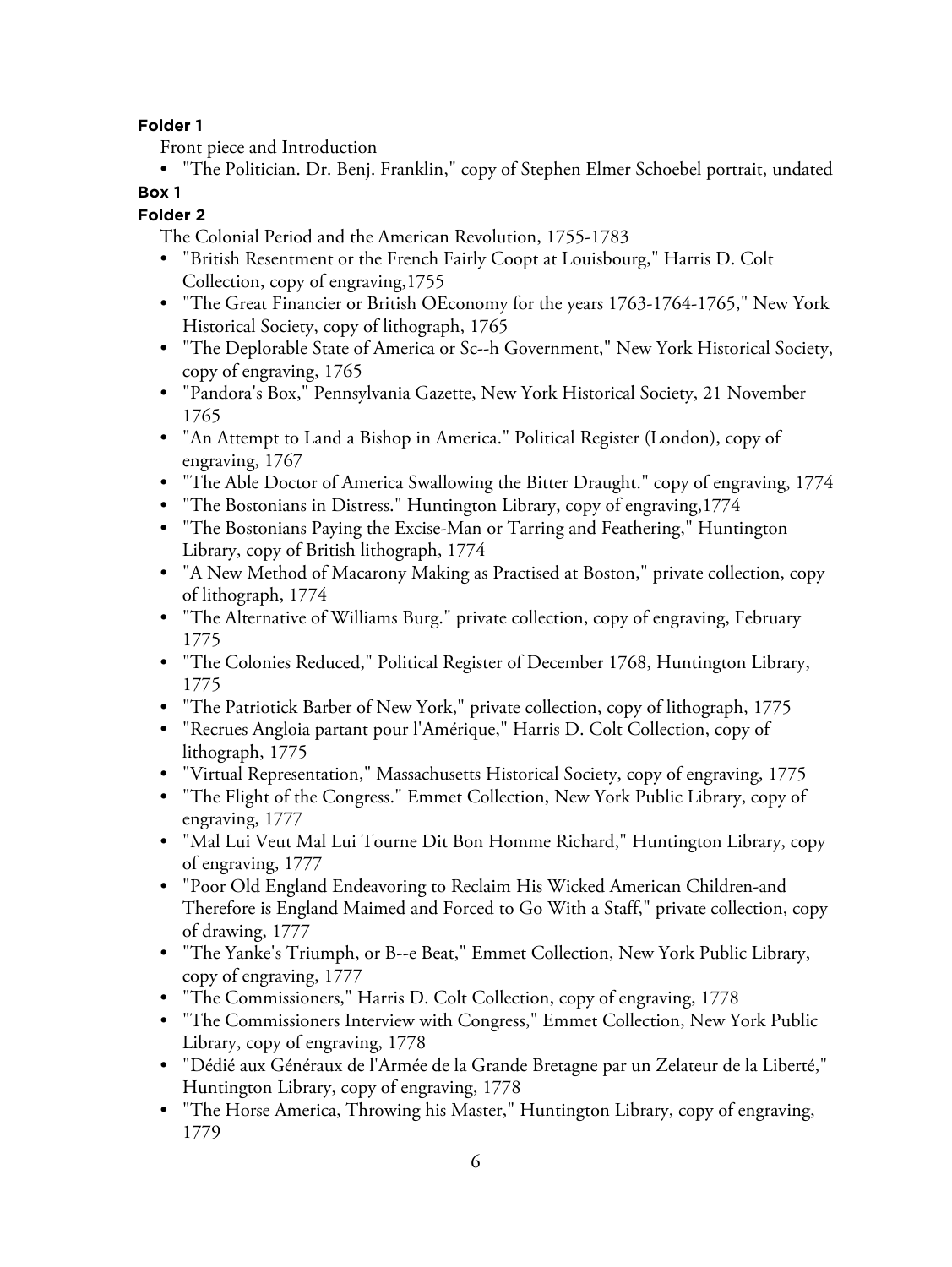- "A Representation of the Figures Exhibited and Paraded Through the Streets of Philadelphia, on Saturday, the 30th of September, 1780," New York Public Library, copy of engraving, 1780
- Untitled drawing on British Loss of American Commerce (York Town), Harris D. Colt Collection, copy of drawing, 1781
- "The American Rattlesnake." private collection, copy of engraving, 1782
- "Blessed are the Peace Makers," Harris D. Colt Collection, copy of etching, 1782
- "Within this family...," copy of engraving, undated; "Join or Die," copy of lithograph, undated
- "Mrs. General Washington Bestowing Thirteen Stripes on Britania." Ramblers Magazine (London), copy of engraving, 1783
- "The Reconciliation Between Britania and Her Daughter America," private collection, copy of etching, 1783
- "The Savages Let Loose, or the Cruel Fate of the Loyalists." Huntington Library, copy of engraving, 1783-1784

• "The Times. Anno 1783," Harris D. Colt Collection, copy of engraving, 1783

# **Box 1**

## **Folder 3**

The Founding of the Republic, 1789-1802

- "Benjamin Russell's 'Federal Edifice'," copy of print, 1788
- "Robert Morris Engaged in Moving the Seat of the Federal Government form New York to Philadelphia," Pennsylvania Historical Society, copy of drawing, 1790
- "What think ye of C\_o\_n\_ss Now? View of Congress on the road to Philadelphia," Historical Society of Pennsylvania, copy of engraving, 1790
- "A Peep into the Anti-Federal Club," Ridgeway Library, Philadelphia, copy of drawing, 1793
- "The Times; A Political Portrait." New York Historical Society, copy of etching, 1795-1798
- "Cinque Têtes or the Paris Monster," Huntington Library, copy of engraving, 1798
- "Congressional Pugilists," Huntington Library, copy of etching, 1798
- "Cudgeling as by Late Act of Congress," Private Collection, copy of lithograph, 1798
- "Property Protected a la Francoise," Huntington Library, 1798
- "The Providential Detection," Ridgeway Library, Philadelphia, copy of drawing, 1800
- "Mad Tom In a Rage," Huntington Library, copy of engraving, 1802

# **Series II: War of 1812 and Era of Good Feeling**

## **Box 1**

## **Folder 4**

Section III (?) The Gathering Storm and War of 1812, 1808-1814

- "The Cat Let Out of the Bag." William Charles cartoon, Huntington Library, copy of drawing, 1808
- "King Quilldriver's Experiments in National Defence." Harris D. Colt Collection, copy of lithograph, 1808
- "Ograbme, or The American-Snapping Turtle." New York Historical Society, copy of lithograph, 1808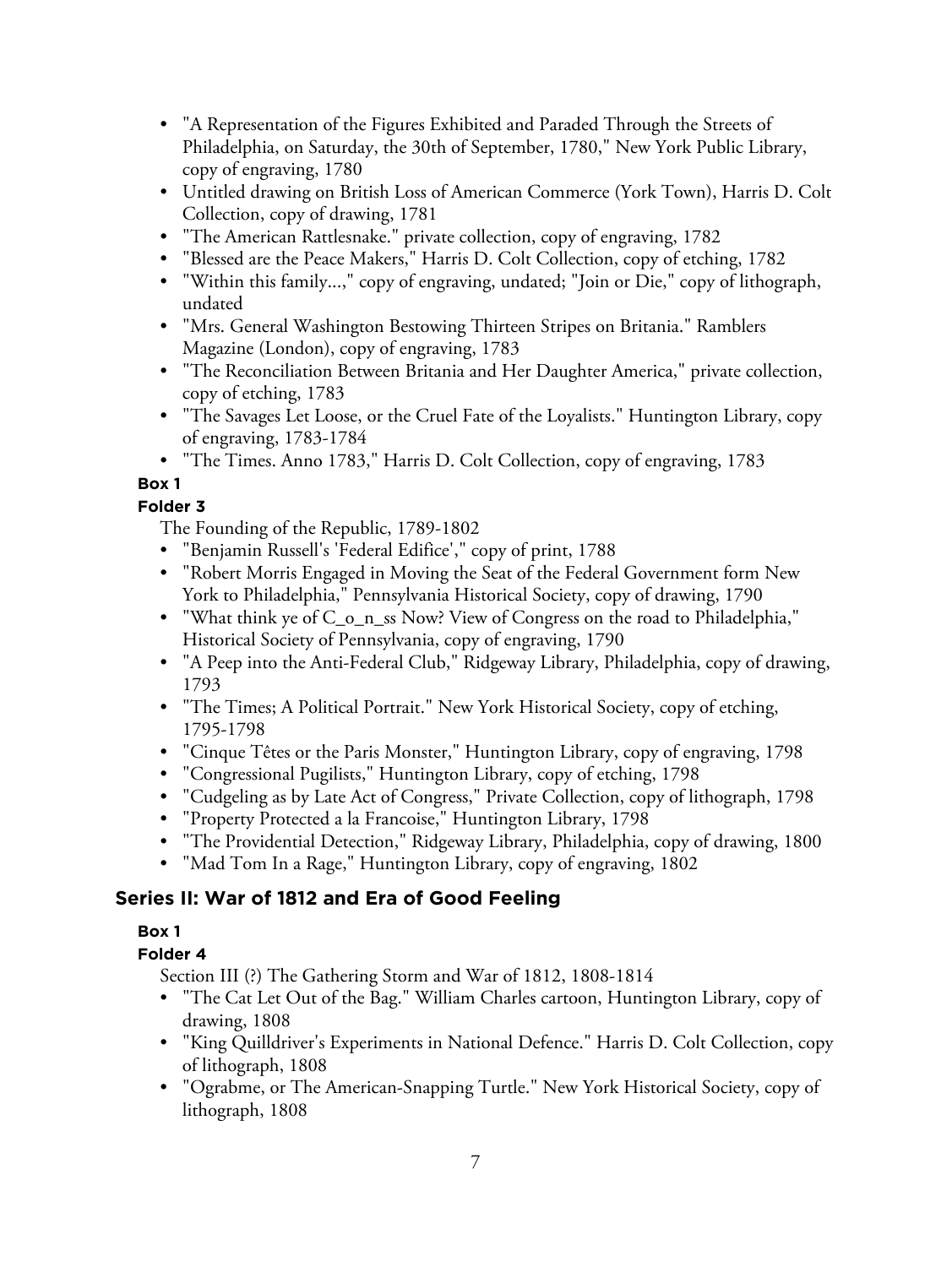- "Intercourse or Impartial Dealings," Private Collection, copy of Peter Pencill lithograph, 1809
- "Non-Intercourse or Dignified Retirement," Private Collection, copy of Peter Pencill lithograph, 1809
- "The Copenhagen Monster Muzzled." New York Historical Society, copy of engraving, 1809
- "John Bull Stung to Agony by the Wasp and Hornet." New York Historical Society, copy of engraving, 1812
- "A Wasp Taking a Frolic, or a Sting for Johnny Bull," Private Collection, copy of lithograph, 1812
- "A Boxing Match, or Another Bloody Nose for John Bull," New York Historical Society, copy of drawing, 1813
- "Brother Jonathan Administering a Salutary Cordial to John Bull." Harris D. Colt Collection, copy of print, 1813
- "The Ghost of a Dollar or the Banker's Surprize," New York Historical Society, copy of drawing, 1813
- "The Hornet and Peacock or John Bull in Distress." Harris D. Colt Collection, copy of lithograph, 1813
- "Queen Charlotte and Johnny Bull Got Their Dose of Perry," Historical Society of Pennsylvania, copy of drawing, 1813
- "A Scene on the Frontiers as Practiced by the Humane British and Their Worthy Allies!" Huntington Library, copy of lithograph, 1813
- "Soldiers on a March to Buffalo." Harris D. Colt Collection, copy of engraving, 1813
- "A View of Winchester in North America Dedicated to President Madison!!" New York Historical Society, copy of engraving, 1813
- "Bruin become Mediator or Negotiation for Peace." William Charles cartoon, Huntington Library, copy of etching, 1814
- "The Fall of Washington of Maddy in full flight." Harris D. Colt Collection, copy of lithograph, 1814
- "The Hartford Convention or Leap No Leap." Huntington Library, copy of engraving, December 1814
- "John Bull and the Baltimoreans." Huntington Library, copy of drawing, 1814 "John Bull Before New Orleans," Huntington Library, copy of engraving, 1815 "John Bull Making a New Batch of Ships to Send to the Lakes," [William?] Charles cartoon, Huntington Library, copy of engraving, 1814
- "Johnny Bull and the Alexandrians," Huntington Library, copy of lithograph, 1814

# **Folder 5**

Era of Good Feeling, 1816-1822

- "Church & State," Essex Institute, Salem, copy of lithograph, 1816
- "The True Holy Alliance," Huntington Library, copy of etching, c. 1818-1822

# **Series III: The Jacksonian Era**

# **Box 2**

# **Folder 1**

The Jackson Administration, 1824-1850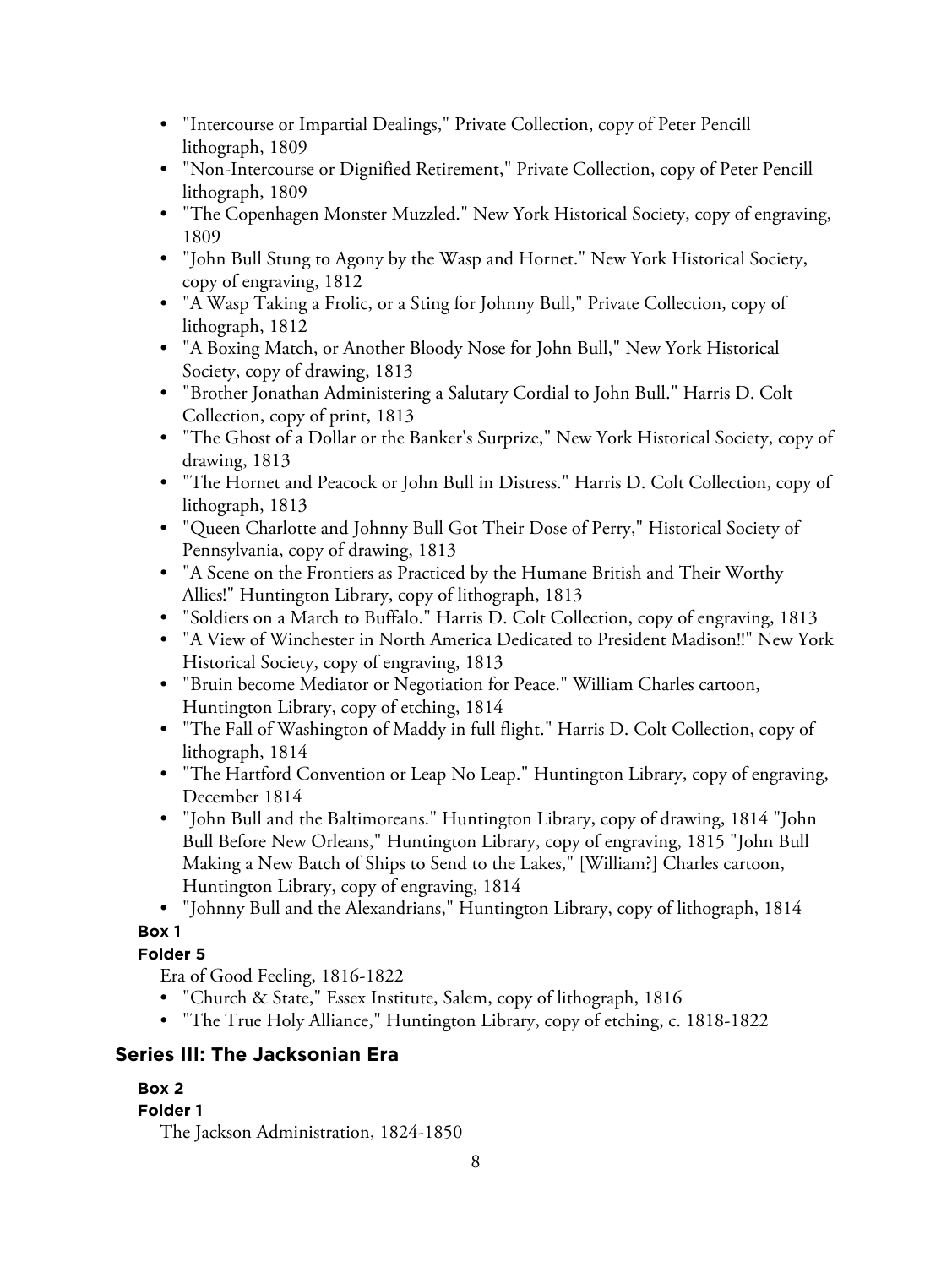- "Caucus Curs in Full Yell or a War Whoop to Saddle on the People a Pappoose President." Historical Society of Pennsylvania, copy of lithograph, 1824
- "A Caucus Held at Albany on Sunday Evening, April 11, 1824 by the N.Y. City members," Huntington Library, copy of engraving, 1824
- "A Foot Race," New York Public Library, copy of engraving, 1824
- "Symptoms of a Locked Jaw," Library of Congress, copy of lithograph, 1827
- " 'Adams & Liberty' or the 'Centreville Circular Illustrated.'" Copy of engraving, 1828
- "Going The Whole Hog." New York Historical Society, copy of lithograph, 1828 "The Pedlar and His Pack or The Desperate Effort, an Over Balance," New York Public Library, copy of drawing, 1828
- "Explosion of the Safety Fund Bubble," New York Historical Society, copy of lithograph, 1829
- "The Nation's Bulwark." New York Public Library, copy of drawing, 1829
- "Clar de Kitchen," Library of Congress, copy of lithograph, 1830
- "Steam Boat, General Jackson," Huntington Library, copy of lithograph, 1829-1830
- "The Rats Leaving a Falling House." Pennsylvania Historical Society, copy of lithograph, 1831
- ".00001, The Value of a Unit With Four Ciphers Going Before It," New York Historical Society, copy of lithograph, 1831
- "The Rejected Minister, We never can make him President without first making him Vice-president." Historical Society, copy of lithograph, 1832
- "Anti-Calhoun and Anti-Nullification," New York Public Library, copy of etching, 1833
- "Exhibition of Cabinet Pictures," etching, 1832-1833
- "The Golden Age or How to Restore Pubic (Public) Credit," Huntington Library, copy of lithograph, 1833
- "The Grand National Caravan Moving East." Library of Congress, copy of lithograph, 1833
- "The Kitchen Cabinet or Political Money Chargers," Huntington Library, copy of lithograph, 1833
- "Let Every One Take Care of Himself." New York Historical Society, copy of lithograph, 1833
- "The Model of a Republican President," New York Historical Society, copy of lithograph, 1833
- "Or Last Desperate Pull for Power," New York Historical Society, copy of lithograph, 1833
- "The Political Barbecue/Going the Whole Hog." New York Historical Society, copy of lithograph, 1833
- "The Downfall of Mother Bank." Huntington Library, copy of lithograph, 1833 "Troubled Treasures," New York Historical Society, copy of lithograph, 1833
- "The Union Pie," New York Historical Society, copy of lithograph, 1832-1833
- "Set to Between Old Hickory and Bully Nick." New York Historical Society, copy of lithograph, 1834
- "Explosion of Biddle & Co.'s Congress Water Fount," copy of lithograph, 1834 "The Abolition Garrison in Danger & the Narrow Escape of the Scotch Ambassador." New York Historical Society, copy of drawing, 1835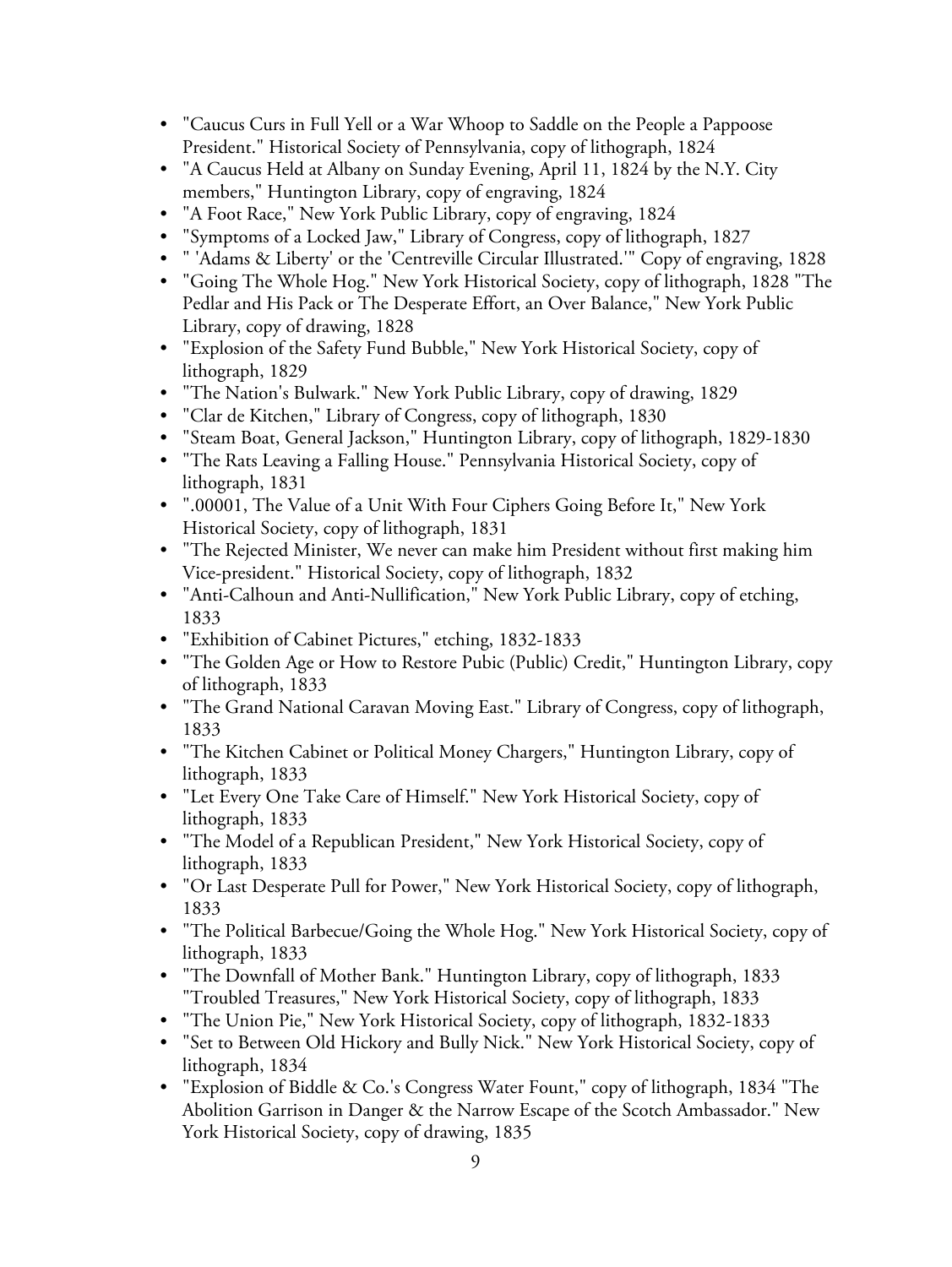- "The Apology. Mediation. Satisfaction." Huntington Library, copy of lithograph, 1835
- "Dispute Between Jackson and the French Over United States' Claims for Damage Done to American Commerce by Napoleon I." New York Public Library, copy of lithograph, 1932-1835
- "All Fours-Important State of the Game-The Knave about to be Lost," Library of Congress, copy of drawing, 1836
- "Caucus on the Surplus Bill." Huntington Library, copy of lithograph, 1836
- "The Celeste-al Cabinet," Huntington Library, 1836
- "The Celest\_al Cabinet." Huntington Library, copy of lithograph, 1836
- "High Places in Government Like Steep Rocks Only Accessible to Eagles and Reptiles," Library of Congress, copy of lithograph, 1836
- "Houston, Santa Anna and Cos." Library of Congress, copy of lithograph, 1836 "Political Race Course-Union Track-Fall Races," New York Historical Society, copy of lithograph, 1836
- "Largest Liberty in America," New York Public Library, copy of lithograph, 1844 "The Hurly-Burly Pot." Library Congress, copy of lithograph, 1850
- "This is the House That Jack Built." copy of lithograph, undated

#### **Folder 2**

Martin Van Buren, William Harrison and John Tyler, 1836-1844

- "A Democratic Voter." New York Historical Society, copy of lithograph, 1836
- "A Bivouack in Safety or Florida Troops Preventing a Surprise." New York Historical Society, copy of lithograph, 1837
- "A Dialogue-Between two well known characters." Huntington Library, copy of lithograph, 1837
- "The Modern Balaam and His Ass." New York Public Library, copy of lithograph, 1837
- "New Edition of Macbeth. Bank-Oh's Ghost." New York Public Library, copy of lithograph, 1837
- "Old Jack in the Last Agony and the Fox Caught in a Rat Trap," Huntington Library, copy of drawing, 1837
- "Philadelphia Fashions, 1837." Huntington Library, copy of lithograph, 1837
- "The Secretary of War Presenting a Stand of Colours to the 1st Regiment of Republican Bloodhounds," Huntington Library, copy of lithograph, 1837
- "Sober Second Thoughts." Huntington Library, copy of drawing, 1837
- "The Whig Bazaar." Huntington Library, copy of drawing, 1837
- "Great Locofoco Juggernaut A New Console A Tory Sub-Treasury Rag-Monster," copy of engraving, 1837
- "British Warfare in 1812, 1837-1838." Huntington Library, copy of lithograph, 1838
- "The Captain & Corporal's Guard." New York Historical Society, copy of lithograph, 1841
- "Worse Than a Spanish Inquisition." Huntington Library, copy of lithograph, 1838 "A Peep Into Futurity, or A Picture of 1841," Library of Congress, copy of drawing, 1838
- "A Select Committee of Enquiry Hard at Work." Huntington Library, copy of lithograph, 1838
- "Presentation." Huntington Library, copy of lithograph, 1839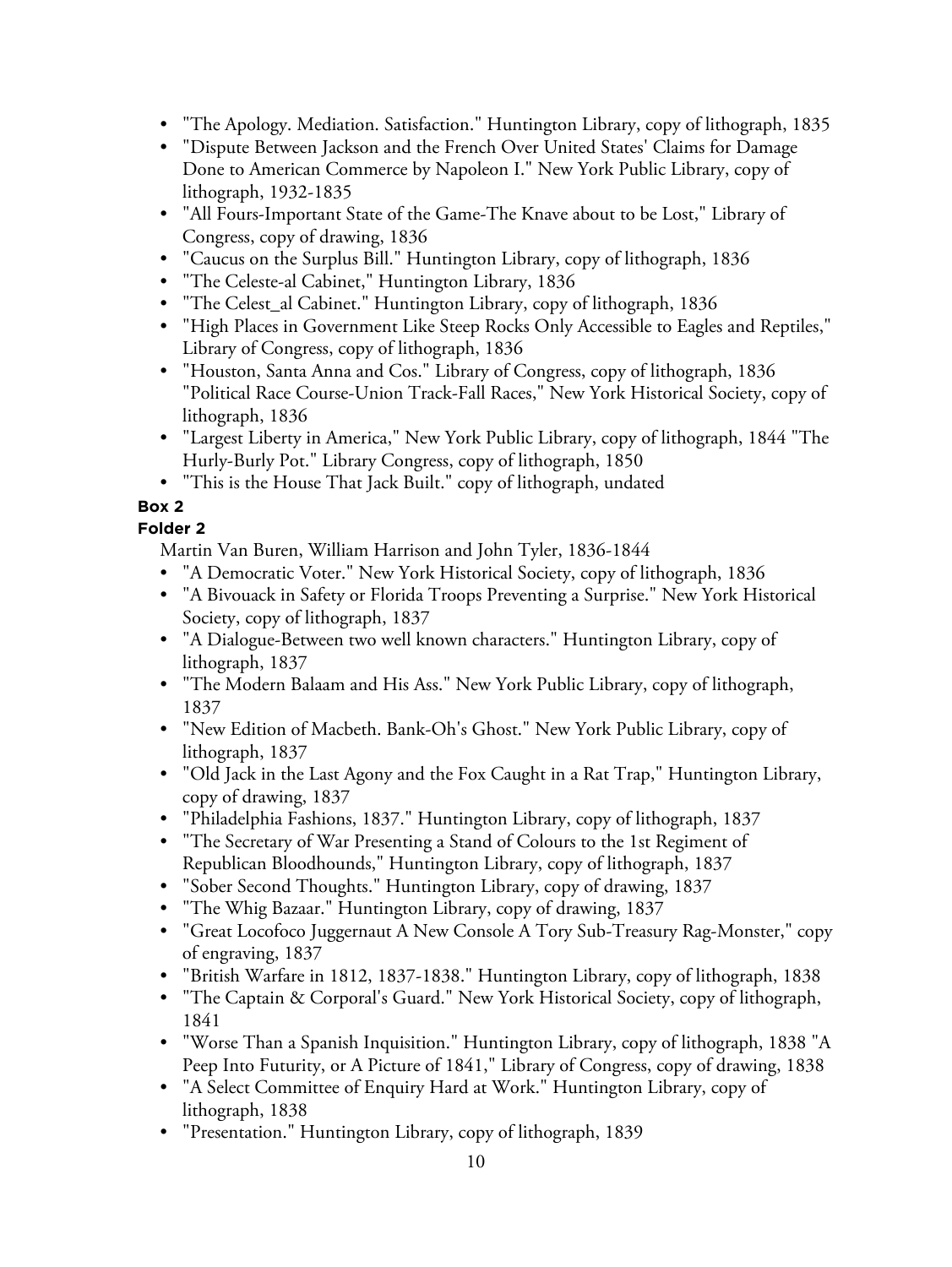- "Going Down. Going Up." New York Historical Society, copy of lithograph, 1840 "The Little Magician raising the Spirit of Santaclaus, a la Der Freishutz." New York Public Library, copy of engraving, 1840
- "The North Bend Farmer, and his Visitors." New York Historical Society, copy of lithograph, 1840
- "North Bend Game Cock." New York Historical Society, copy of lithograph, 1840 "Political Jugglers Losing Their Balance," New York Historical Society, copy of etching, 1840
- "The Captain and Corporal's Guard." New York Historical Society, copy of lithograph, 1841
- "John Tyler Attempts to Escape from the Tyler Platform...etc." New York Historical Society, copy of engraving, 1841
- "Old Dan the Fisherman Overhauled by British Cruisers." Library of Congress, copy of lithograph, 1842
- "Fanueil Hall, A Boston Notion for the World's Fair; a New Cradle of Liberty." New York Historical Society, copy of drawing, 1843

## **Folder 3**

Expansion & Slavery Annexation of Texas, 1844-1857

- "Balloon Ascension to the Presidential Chair." Huntington Library, copy of lithograph, 1844
- "Cleansing the Augean Stable." New York Historical Society, copy of drawing, 1844
- "The Coalition." Huntington Library, copy of drawing, 1844
- "Fight Between the Kentucky Coon & the Tennessee Alligator." Huntington Library, copy of lithograph, 1844
- "Fight for the Champion's Belt Between the Kinderhook Pet and the Game Cock of the West." Huntington Library, copy of lithograph, 1844
- "Going to be Used up in November 1844." Huntington Library, copy of lithograph, 1844
- "The Great American Steeple Chase for 1844." New York Public Library, copy of lithograph, 1844
- "Ground & Lofty Tumbling," New York Historical Society, copy of lithograph, 1844
- "Handicap Race Presidential Stakes 1844," Huntington Library, copy of lithograph, 1844
- "The Hunter of Kentucky." New York Historical Society, copy of lithograph, 1844 "Man Worshipping in 1844," Huntington Library, copy of lithograph, 1844
- "The Man Wot Drives the Constitution." Huntington Library, copy of lithograph, 1844
- "Matty Meeting the Texas Question." New York Historical Society, copy of lithograph, 1844
- "The Pedlars." New York Historical Society, copy of lithograph, 1844
- "A Peep at the Future." Huntington Library, copy of lithograph, 1844
- "Pilgrim's Progress," Huntington Library, copy of lithograph, 1844
- "Polk & Co. Going up Salt River," Huntington Library, copy of lithograph, 1844
- "Polk Versus Wool or the Harry-Cane." New York Historical Society, copy of lithograph, 1844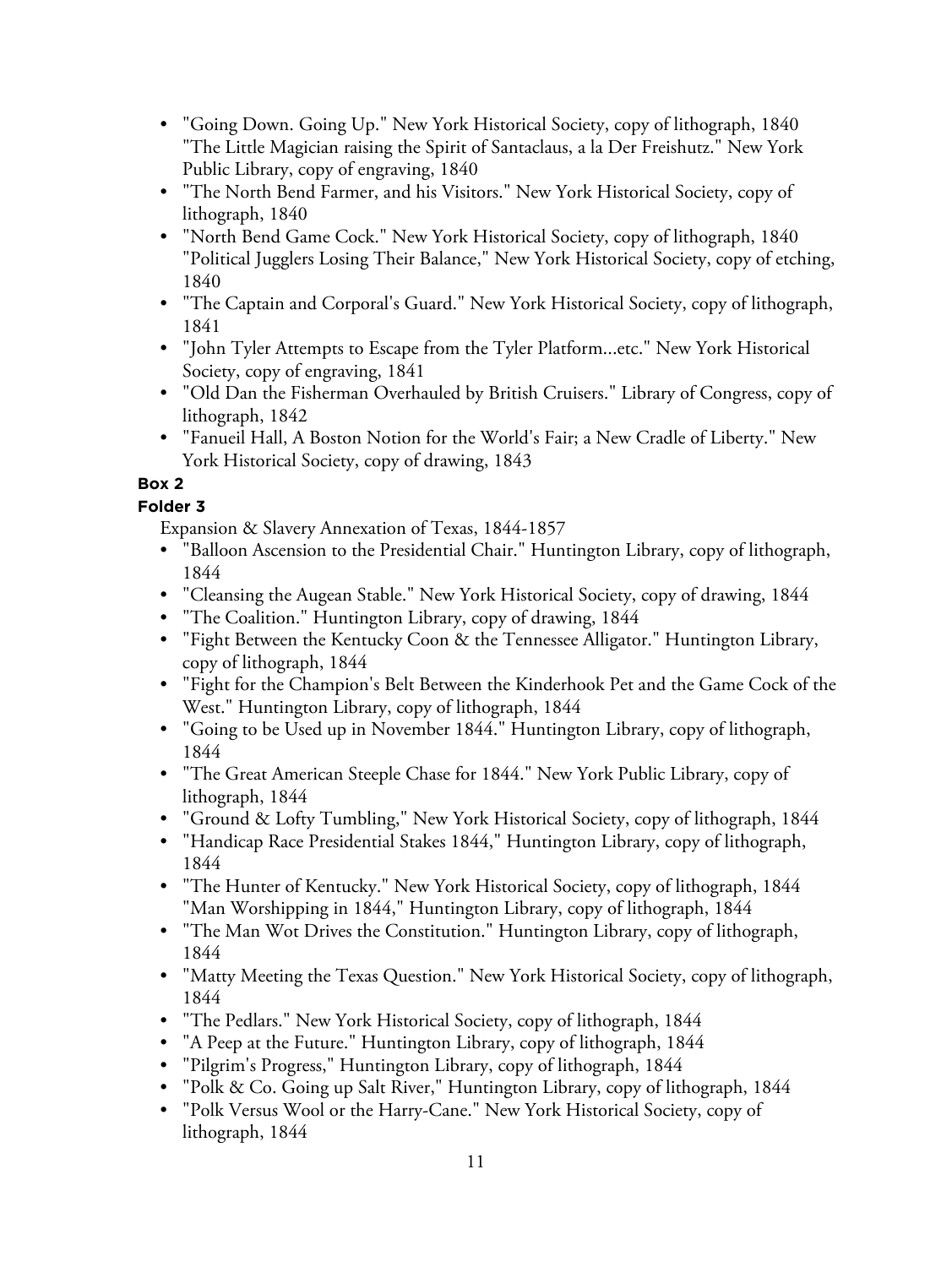- "The Polka, A New National Dance Adopted by the Democratic Convention at Baltimore," New York Historical Society, copy of lithograph, 1844
- "Tariff. Anti Tariff." Huntington Library, copy of diptych lithograph, 1844
- "John Bull and the Nicaragua Question." Huntington Library, copy of lithograph, 1857

**Folder 4**

- The Mexican War, Compromise of 1850, and the Campaign
- of  $1852$
- "Consecration of the 'Lone Star'." Huntington Library, copy of drawing, 1845
- "At the Battle of Palo Alto," New York Historical Society, copy of lithograph, 1846 "Funeral Obsequies of Free-Trade." Huntington Library, copy of lithograph, 1846 "The Mexican Commander Enjoying the Prospect Opposite Matamoras." New York Historical Society, copy of drawing, 1846
- "Mexican Valor!!!" New York Historical Society, copy of drawing, 1846
- "Uncle Sam's Taylorifics." New York Historical Society, copy of lithograph, 1846 "A Volunteer for Rio Grande (Brandy)." Library of Congress, copy of lithograph, 1846
- "A Volunteer for Rio Brandy." Library of Congress, copy of drawing, 1846
- "Battle of Gerro Gordo," Library of Congress, copy of lithograph, 1847
- "The Battle of Churrubosco." Library of Congress, copy of lithograph, 1847
- "Gas and Glory." New York Historical Society, copy of lithograph, 1847
- "Santa Anna Declining A Hasty Plate of Soup at Cerro Gordo." Library of Congress, copy of lithograph, 1847
- "An Available Candidate. The One Qualification for a Whig President." New York Historical Society, copy of lithograph, 1848
- "Baltimore Bakery." Huntington Library, copy of lithograph, 1848
- "The Buffalo Hunt." Huntington Library, copy of lithograph, 1848
- "Cass and His Cabinet in 1849." Huntington Library, copy of lithograph, 1848
- "The Democratic Funeral of 1848." Pennsylvania Historical Society, copy of lithograph, 1848
- "Joshua, Commanding The Sun To Stand Still." New York Public Library, copy of lithograph, 1848
- "Marriage of the Free Soil and Liberty Parties." New York Historical Society, copy of lithograph, 1848
- "Now and Then or How to Meet an Old Friend With a New Face." Huntington Library, copy of lithograph, 1848
- "Plucked: The Mexican Eagle Before the War! The American Eagle After the War!" Private Collection, copy of drawing, 1848
- "Rough and Ready Locomotive Against the Field." New York Historical Society, copy of lithograph, 1848
- "The Strife Between An Old Hunker, A Barnburner and A No Party Man." Huntington Library, copy of lithograph, 1848
- "A War President. Progressive Democracy." New York Historical Society, copy of lithograph, 1848
- "Senate Chamber U.S.A.-Conclusion of Clay's Speech in Defence of Slavery." Pennsylvania Historical Society, copy of lithograph, 1850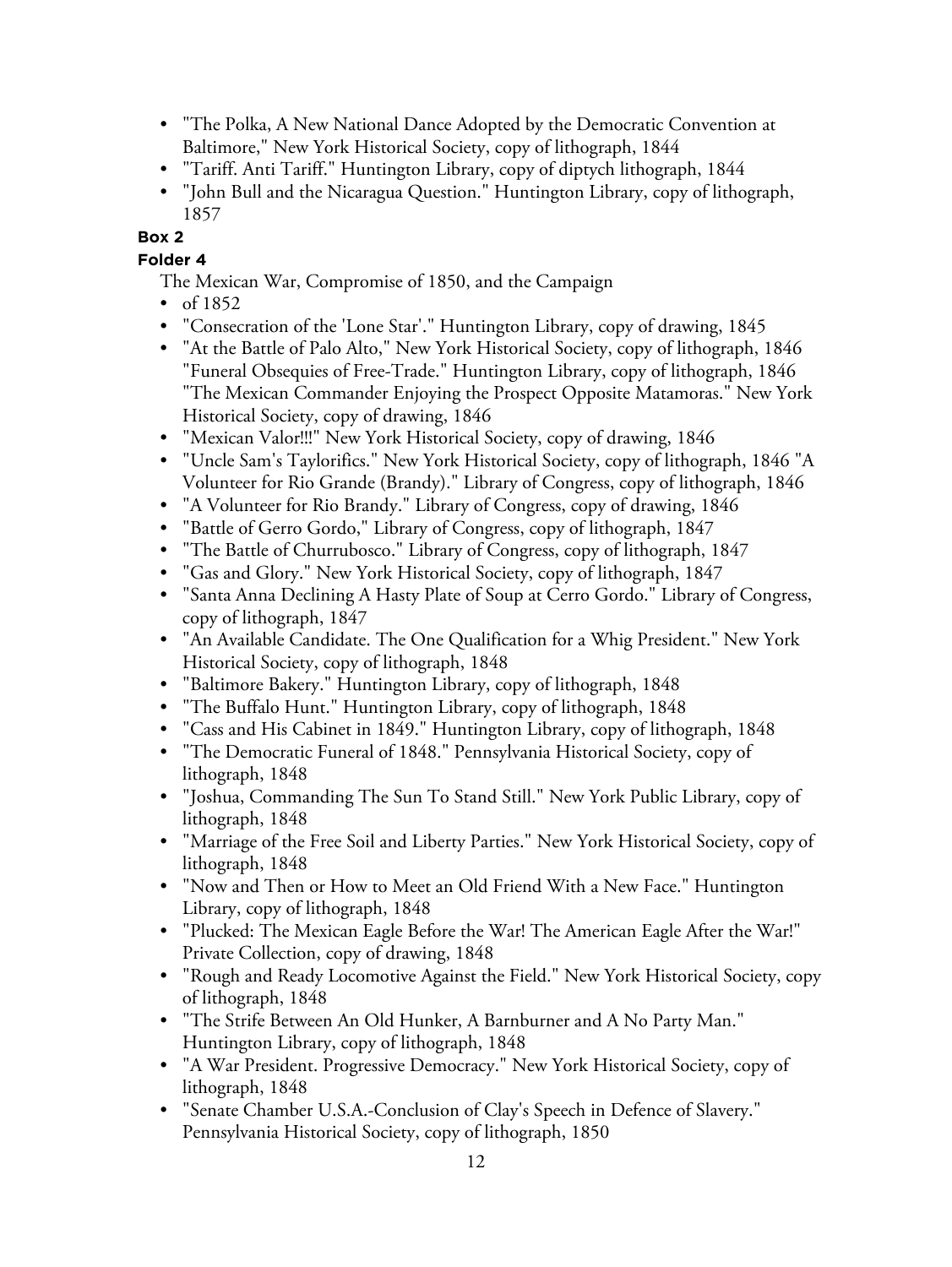- "Where's My Thunder?" Huntington Library, copy of lithograph, 1850
- "Practical Illustration of the Fugitive Slave Law." Huntington Library, copy of lithograph, 1851
- "The Presidential Harlequin." Huntington Library, copy of lithograph, 1851
- "Great Footrace for the Presidential Purse (\$100,000 and Pickings) Over the Union Course 1852." Huntington Library, copy of lithograph,1852
- "A Bad Egg. Fuss and Feathers." New York Historical Society, copy of lithograph, 1852
- "April Fools!" Huntington Library, copy of lithograph, 1852
- "Conquering Prejudice to Save the Union." Huntington Library, copy of lithograph, 1852
- "The Fish Question Settled." Library of Congress, copy of lithograph, 1852 "House Hunting! Bloomer Ladies Looking for a House for Next Term." Huntington Library, copy of lithograph, 1852
- "Managing a Candidate." Huntington Library, copy of lithograph, 1852 "Ornithology." Huntington Library, copy of lithograph, 1852
- "Pap, Soup, and Chowder." Library of Congress, copy of lithograph, 1852 "Position of the Democratic Party in 1852." Huntington Library, copy of drawing, 1852
- "Soliciting a Vote." Huntington Library, copy of drawing, 1852
- "Whig Candidates for the Presidency." New York Historical Society, copy of lithograph, 1852
- "The Little Magician & The Modern Witch of Endor." copy of lithograph, undated

## **Series IV: Lincolniana Era**

## **Box 3**

## **Folder 1**

Bleeding Kansas and the Lincoln Campaign of 1856, 1854-1856

- "Young America." copy of drawing, 1854
- "Colonel Fremont's Last Grand Exploring in 1856." Huntington Library, copy of lithograph, 1856
- "The Democratic Platform." Huntington Library, copy of lithograph, 1856
- "The Grand National Fight 2 Against 1 Fought on the 6th Nov. 1856," Huntington Library, copy of lithograph, 1856
- "The Great American Buck Hunt of 1856," Huntington Library, copy of lithograph, 1856
- "The Great Presidential Sweepstakes of 1856." New York Historical Society, copy of lithograph, 1856
- "The Happy Family." Huntington Library, copy of lithograph, 1856
- "Liberty, The Fair Maid of Kansas--in the Hands of the Border Ruffians." Huntington Library, copy of lithograph, 1856
- "The 'Mustang' Team," New York Historical Society, copy of lithograph, 1856 "The 'Ostend Doctrine'" Huntington Library, copy of lithograph, 1856
- "The Presidential Campaign of 1856." New York Historical Society, copy of lithograph, 1856
- "The Resurrection of Henry Box Brown at Philadelphia." Huntington Library, copy of lithograph, 1856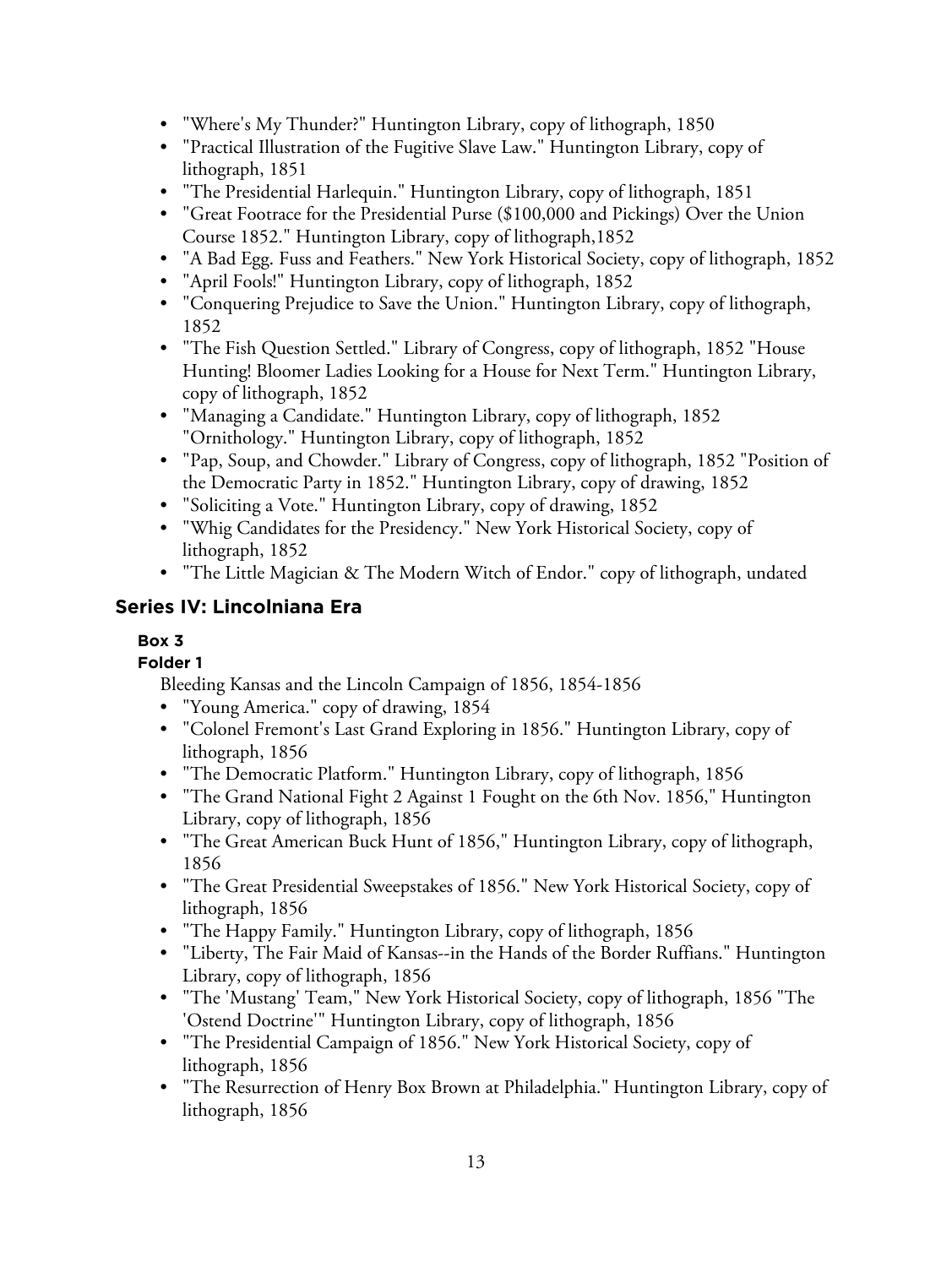- "A Serviceable Garment or Reverie of a Bachelor." Huntington Library, copy of lithograph, 1856
- "Shall I Vote for Ten Cents a Day?" Huntington Library, copy of drawing, 1856 "Southern Chivalry--Argument Versus Club's." New York Historical Society, copy of drawing, 1856
- "The Great Republican Reform Party," copy of lithograph, undated

#### **Folder 2**

Politics of 1860

- "The Political Gymnasium." Huntington Library, copy of lithograph
- "A Political Trinity. Motto: there is a nigger in the wood pile." Harry Bland Collection, copy of drawing
- "Little Stephen A. Trying to Climb into a Very High Chari." Huntington Library, copy of drawing
- "Shaky." Vanity Fair, copy of lithograph
- "Untitled Pro-Lincoln Cartoon." Collection of Harry Bland, copy of lithograph
- " 'Uncle Sam' Making New Arrangements." Huntington Library, copy of lithograph
- " 'Taking the Stump' or Stephen in Search of His Mother." Huntington Library, copy of lithograph
- "Stephen Finding 'His Mother'." Huntington Library, copy of lithograph
- "A Political Race." Harry Bland Collection, copy of drawing
- "Honest Abe Taking on the Half Shell." Huntington Library, copy of lithograph "The Great Democratic Calf." Harry Bland Collection, copy of drawing
- "The Little Giant in the Character of the Gladiator." New York Historical Society, copy of lithograph
- "'The Irresistible Conflict' or the Republican Barge in Danger." Huntington Library, copy of lithograph
- "'The Impending Crisis' or Caught in the Act." Huntington Library, copy of lithograph
- "Ho! For Salt River!" Harry Bland Collection, copy of etching
- "The Great Political Juggle." Harry Bland Collection, copy of engraving
- "The Great Match at Baltimore, Between The 'Illinois Bantam,' and the 'Old Cock' of the White House." Huntington Library, copy of lithograph
- "Letting the Cat Out of the Bag!" New York Historical Society, copy of lithograph "The 'Old Hack' Turned out to 'Grass'!" New York Historical Society, copy of drawing
- "The Political Rail Splitter," New York Public Library, copy of lithograph
- "The Rail Candidate." Huntington Library, copy of lithograph
- "The Union Rail Splitters." New York Historical Society, copy of drawing

#### **Box 3**

#### **Folder 3**

Civil War and Secession, 1860-1861

- "Coming 'Round." Huntington Library, copy of etching, 1860
- "Compromise Doctors," Huntington Library, copy of drawing, 1860
- Untitled Anti-Lincoln Cartoon, Huntington Library, copy of drawing, 1860
- Anti-Lincoln Cartoon, New York Public Library, drawing, 1861
- "The Battle of Booneville or the Great Missouri 'Lyon' Hunt." Huntington Library, copy of lithograph, 1861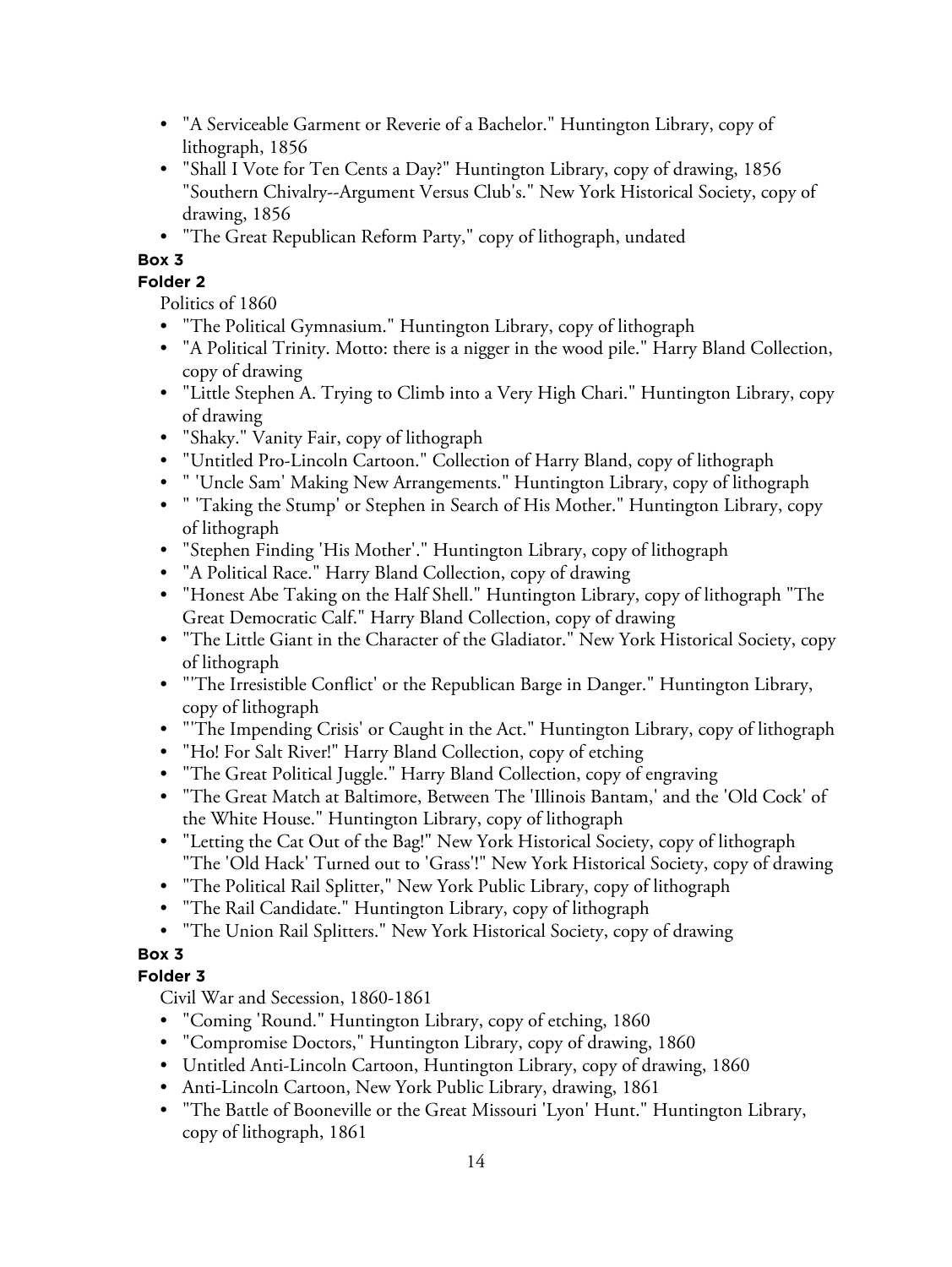- "The Battle of Bull's Run." Huntington Library, copy of lithograph, 1861
- "The Dis-United States." Library of Congress, copy of lithograph, 1861
- "Domestic Troubles." Huntington Library, copy of etching, 1861
- "The Fox Without a Tail." New York Historical Society, copy of lithograph, 1861 "The Hercules of the Union, Slaying the Great Dragon of Secession." Huntington Library, copy of lithograph, 1861
- "John Bull Makes a Discovery." New York Historical Society, copy of lithograph, 1861
- "In A Position to be Recognised." Vanity Fair, copy of etching, 1861
- "Jonathan on the Mason and Slidell Affair." Harry Bland Collection, copy of drawing, 1861
- "Little Bo-Peep and Her Foolish Sheep." Huntington Library, copy of etching, 1861
- "Mr. Lincoln to England, France and Spain." Vanity Fair, copy of etching, 1861 "Our Great Iceberg Melting Away." Vanity Fair, copy of etching, 1861
- "Passage Through Baltimore," Huntington Library, copy of Adalbert Volck drawing, 1861
- "The Political Arena" New York Public Library, copy of lithograph, 1861
- "Prof. Lincoln in His Great Feat of Balancing." Vanity Fair, copy of etching, 1861 "The 'Secession Movement'" Huntington Library, copy of lithograph, 1861
- "The Southern Confederacy a Fact!!! Acknowledged by a Mighty Prince and Faithful Ally." New York Historical Society, copy of drawing, 1861
- "What the Tyrants of the Old World Think of Secession, 'Oh! Ain't we Sorry!!!'" Harry Bland Collection, copy of etching, 1861
- "Why Don't You Take It?" Huntington Library, copy of lithograph, 1861

**Folder 4**

Course of the War, 1862-1863

- "The Grave of the Union." Huntington Library, copy of lithograph, 1862 "Headquarters at Harrison's Landing." Huntington Library, copy of lithograph, 1862
- "The Meeting of the Friends, City Hall Park." Huntington Library, copy of etching, 1862
- "Re-Union on the Secesh-Democratic Plan." Huntington Library, copy of lithograph, 1862
- "Valiant Men 'Dat Fite Mit Digel'." Huntington Library, copy of Adalbert Volck etching, 1862
- "Worship of the North." Huntington Library, copy of Adalbert Volck etching, 1862 "Abduction of the Yankee Goddess of Liberty. The Prince of Darkness (Abraham Lincoln) Bears Her Away to His Infernal Regions." Library of Congress, copy of etching, 1863
- "Columbia Demands Her Children!" Huntington Library, copy of lithograph, 1863 "Council between the Crowned Heads of Europe and the United States." Library of Congress, copy of etching, 1863
- "The Herod of the Nineteenth Century." Harry Bland Collection, copy of etching, 1863
- "Mr. Lincoln is Rather Indisposed." Library of Congress, copy of etching, 1863 "The Three Phases of Anger Exhibited by General Halleck...." Library of Congress, copy of drawing, 1863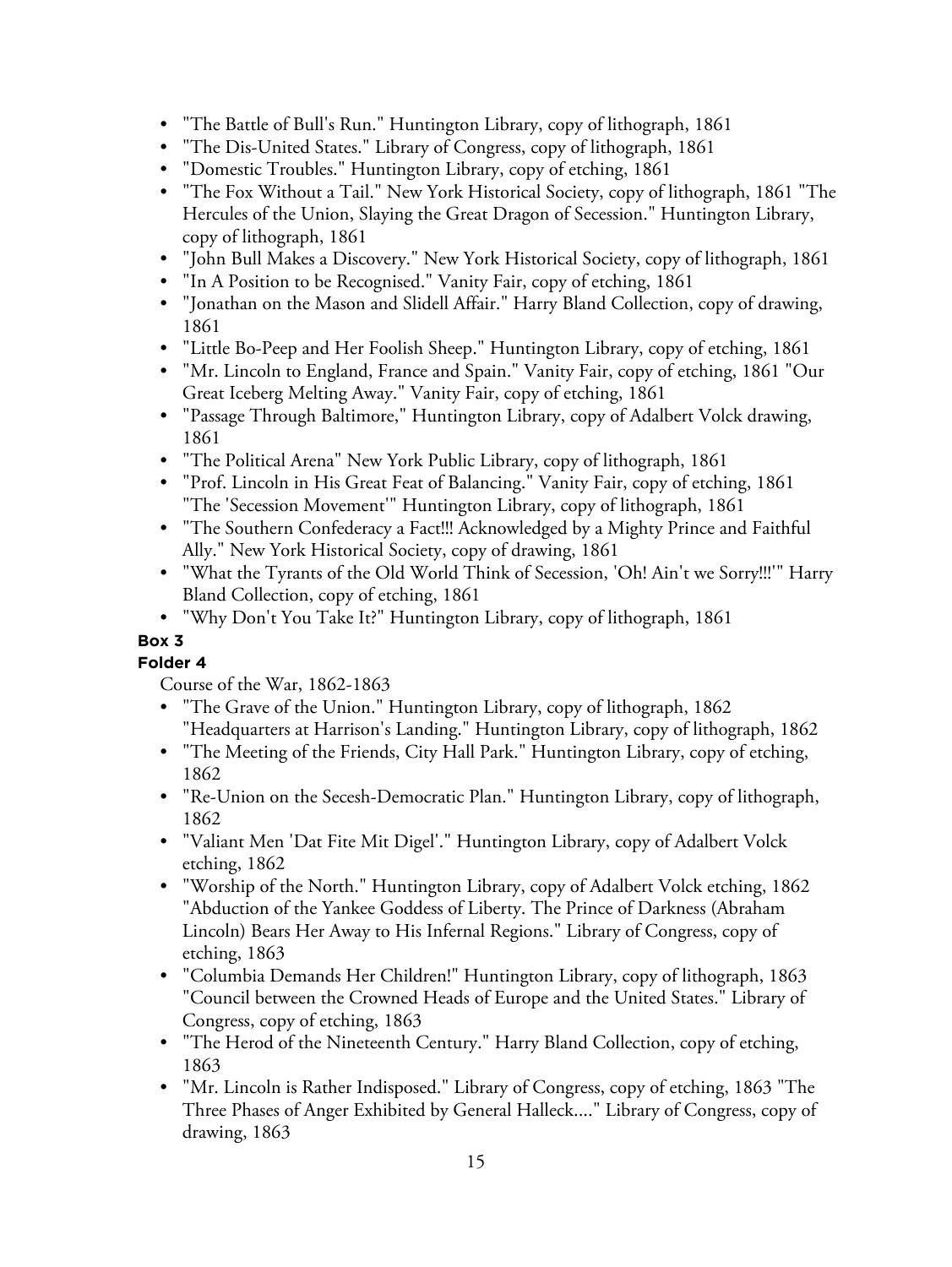- "Writing the Emancipation Proclamation." Huntington Library, Adalbert Volck etching, 1863
- "The Yankee-British Alliance Against France!" Library of Congress, copy of etching, 1863
- "Ye Book of Copperheads"/"How Vanity Spurs Him On!" Library of Congress, copy of etching,1863
- "Ye Book of Copperheads"/ "Jolly! Mas 'r! Kitch hold or youm gone drown fo' Sartin, sho!" Library of Congress, copy of etching, 1863
- "Ye Book of Copperheads."/ "Emperor of China, Pekin." Library of Congress, copy of etching, 1863
- "Ye Book of Copperheads."/ "By the way this puts me in mind of a little story of Esop;s Fables" Library of Congress, copy of etching, 1863
- "Ye Book of Copperheads."/ "The Union as it Was'nt and Is'nt and Never Will Be." Library of Congress, copy of etching, 1863
- "Ye Book of Copperheads."/ "Southern Dirt." Library of Congress, copy of etching, 1863
- "Ye Book of Copperheads."/ "So Much Dishonor my fair stars." Library of Congress, copy of etching, 1863
- "Ye Book of Copperheads."/ "A Soldier came back from the war," Library of Congress, copy of etching, 1863
- "Ye Book of Copperheads."/ "There are many complaints, Davy, about that." Library of Congress, copy of etching, 1863
- "Lincoln vainly endeavoring to cement the old Union." copy of drawing, undated

**Folder 5**

Lincoln Campaign, 1864

- "The Abolition Catastrophe or The November Smash-Up." Huntington Library, copy of lithograph
- "The Chicago Platform." Huntington Library, copy of lithograph
- "The Chicago Platform, What Is It, Peace or War." New York Public Library, copy of lithograph
- "The Commander in Chief Conciliating the Soldiers' Votes on the Battlefield." New York Public Library, copy of etching
- "Democracy." New York Public Library, copy of drawing
- "Desperate Peace Man." Huntington Library, copy of lithograph
- "Free Negroes in the North." Huntington Library, copy of Adalbert Volck etching "Compromise with the South." Harper's Weekly, copy of Thomas Nast etching "The Great Union Prize Fight." New York Historical Society, copy of etching
- "The Gunboat Candidate at the Battle of Malvern Hill." copy of lithograph
- "Heads of the Democracy." Huntington Library, copy of lithograph
- "How Free Ballot is Protected!" New York Public Library, copy of drawing
- "I knew Him, Horatio: A Fellow of Infinite Jest. Where Be Your Gibes Now?" New York Public Library, copy of etching
- "The 'If' Candidate for the Presidency." New York Public Library, copy of lithograph
- "Jamieson's Jayhawkers," Huntington Library, copy of Adalbert Volck etching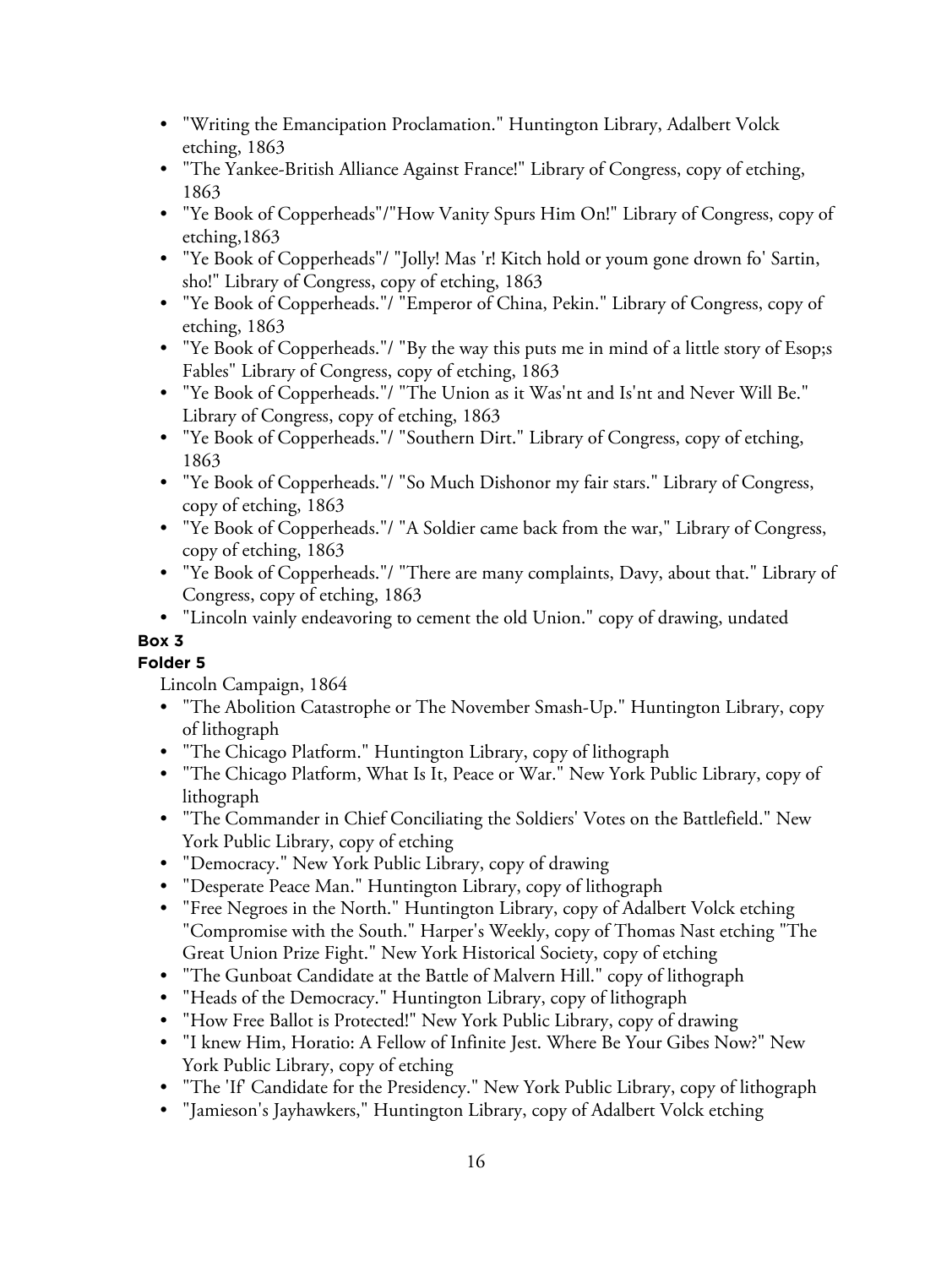- "A Little Game of Bagettell, Between Old Abe The Rail Splitter & Little Mac The Gunboat General." New York Public Library, copy of lithograph
- "Little Mac, in His Great Two Horse Act, In the Presidential Canvass of." Huntington Library, copy of etching
- "Little Mac Trying to Dig His Way to the White House but is Frightened by Spiritual Manifestations." Huntington Library, copy of lithograph
- "Little Mac's Double Feat of Equitation." Huntington Library, copy of drawing; "Northern Coat of Arms." Huntington Library, copy of drawing
- "The Old Bull Dog on the Right Track." Huntington Library, copy of lithograph "The Political 'Siamese' Twins or the Offspring of Chicago Miscegenation." Huntington Library, copy of lithograph
- "Running the Machine" Huntington Library, copy of lithograph
- "Your Plan and Mine." Huntington Library, copy of lithograph

## **Folder 6**

Early Months of 1865 and the Administration of Andrew Jackson

- "Copperheads Worshipping Their Idol." New York Public Library, copy of
- lithograph, 1864
- "The Cake in Danger." New York Public Library, copy of drawing, 1865
- " The Capture of an Unprotected Female or the Close of the Rebellion."
- Huntington Library, copy of lithograph, 1865
- "The First of May 1865 or Genl. Moving Day in Richmond, Va." Huntington
- Library, copy of lithograph, 1865
- "The 'Freedom' of the South." New York Public Library, copy of lithograph, 1865
- "Jeff's Last Shift." Huntington Library, copy of lithograph, 1865
- "John Brown Exhibiting His Hangman." New York Historical Society, copy of
- lithograph, 1865
- "John Bull Sold-He Finds That He Has Been Dealing With Men of Straw." Harry
- Bland Collection, copy of etching, 1865
- "The 'Rail Splitter' at Work Repairing the Union." Huntington Library, copy of lithograph, 1865
- "The Two Visits." Harry Bland Collection, copy of etching, 1865
- "The Way John Bull Now Looks On the Southern Confederacy." Harry Bland Collection, copy of etching, 1865
- "How the Stains on our Flag Are Got Rid Of." Harper's Weekly, copy of print, 1866
- "King Andy: How He Will Look: What He Will Do." Harper's Weekly, copy of Thomas Nast cartoon, 1866
- "Reconstruction and How It Works." Harper's Weekly, copy of Thomas Nast etching, 1866
- "The Man That Blocks the Highway." New York Historical Society, copy of lithograph, 1866
- "Jeff. D\_\_ Hung on a 'Sour Apple Tree' or Treason Made Odious." Huntington Library, copy of lithograph, 1867
- "The Stanton-Johnson Embroglio in Cartoon." copy of print, 1867
- "Blood Will Tell!" New York Public Library, copy of lithograph, 1868
- "An Impending Catastrophe," Huntington Library, copy of lithograph, 1868